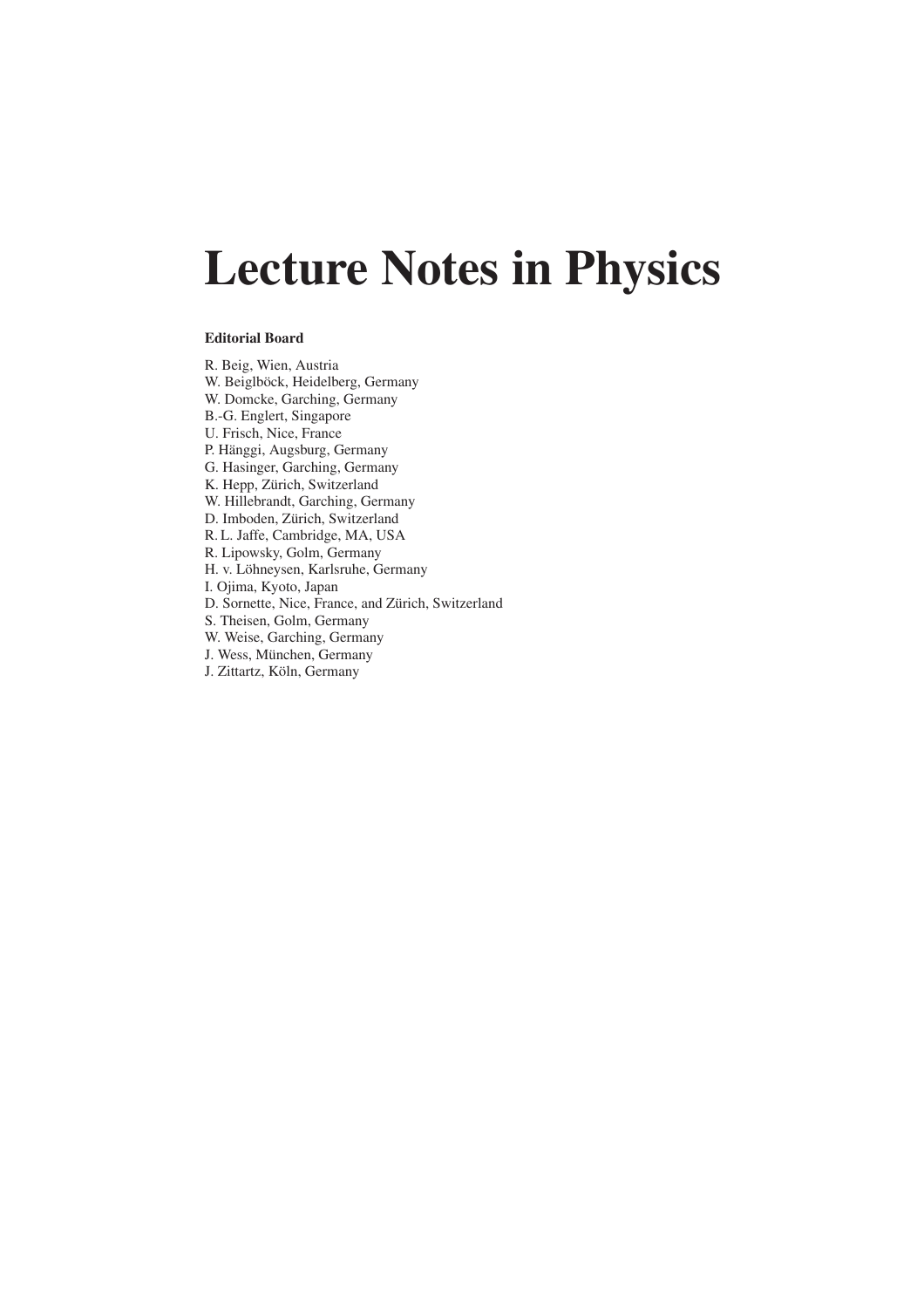## The Lecture Notes in Physics

The series Lecture Notes in Physics (LNP), founded in 1969, reports new developments in physics research and teaching – quickly and informally, but with a high quality and the explicit aim to summarize and communicate current knowledge in an accessible way. Books published in this series are conceived as bridging material between advanced graduate textbooks and the forefront of research to serve the following purposes:

• to be a compact and modern up-to-date source of reference on a well-defined topic;

• to serve as an accessible introduction to the field to postgraduate students and nonspecialist researchers from related areas;

• to be a source of advanced teaching material for specialized seminars, courses and schools.

Both monographs and multi-author volumes will be considered for publication. Edited volumes should, however, consist of a very limited number of contributions only. Proceedings will not be considered for LNP.

Volumes published in LNP are disseminated both in print and in electronic formats, the electronic archive is available at springerlink.com. The series content is indexed, abstracted and referenced by many abstracting and information services, bibliographic networks, subscription agencies, library networks, and consortia.

Proposals should be sent to a member of the Editorial Board, or directly to the managing editor at Springer:

Dr. Christian Caron Springer Heidelberg Physics Editorial Department I Tiergartenstrasse 17 69121 Heidelberg/Germany christian.caron@springer.com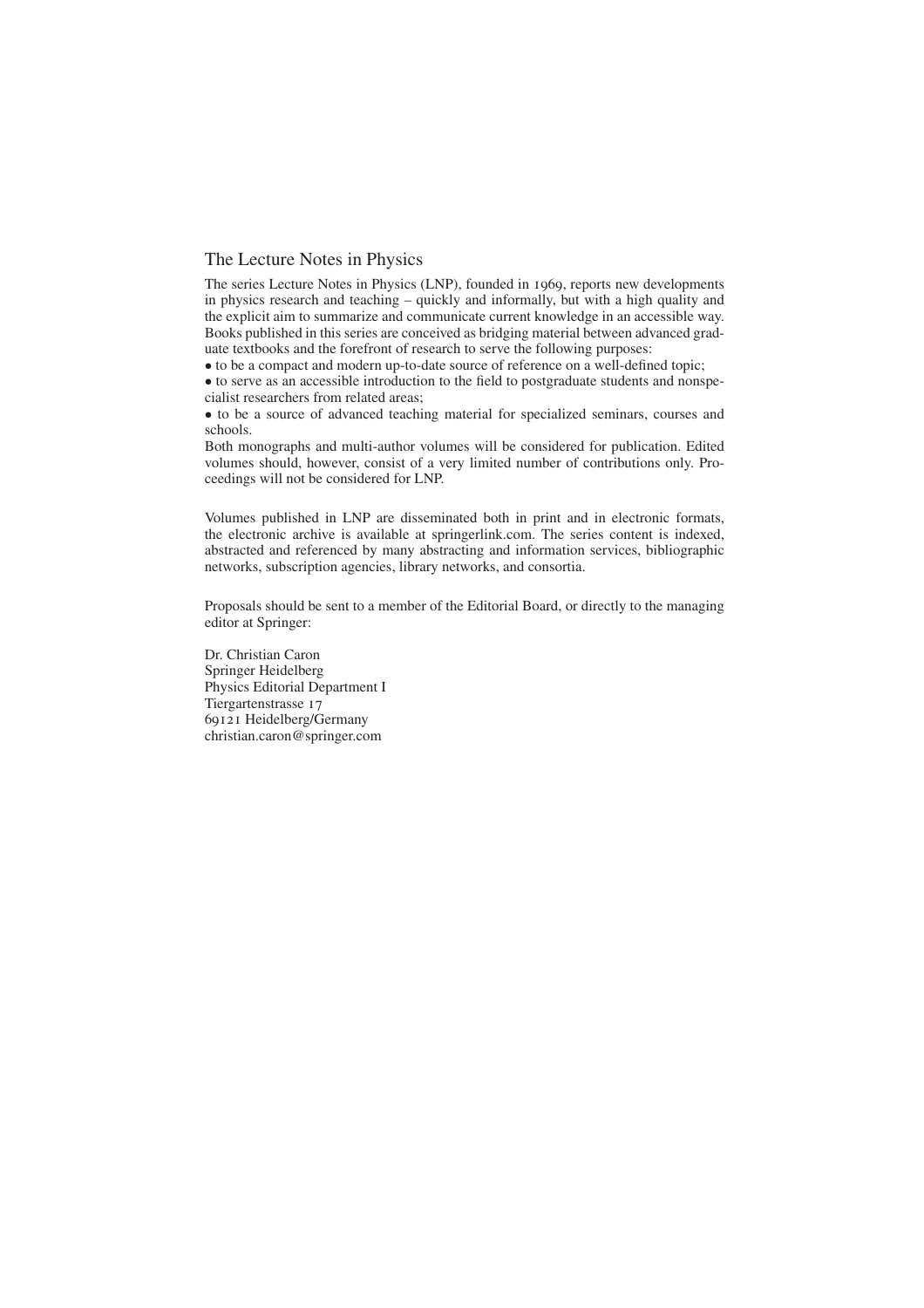Jim Al-Khalili Ernst Roeckl (Eds.)

# The Euroschool Lectures on Physics with Exotic Beams, Vol. II

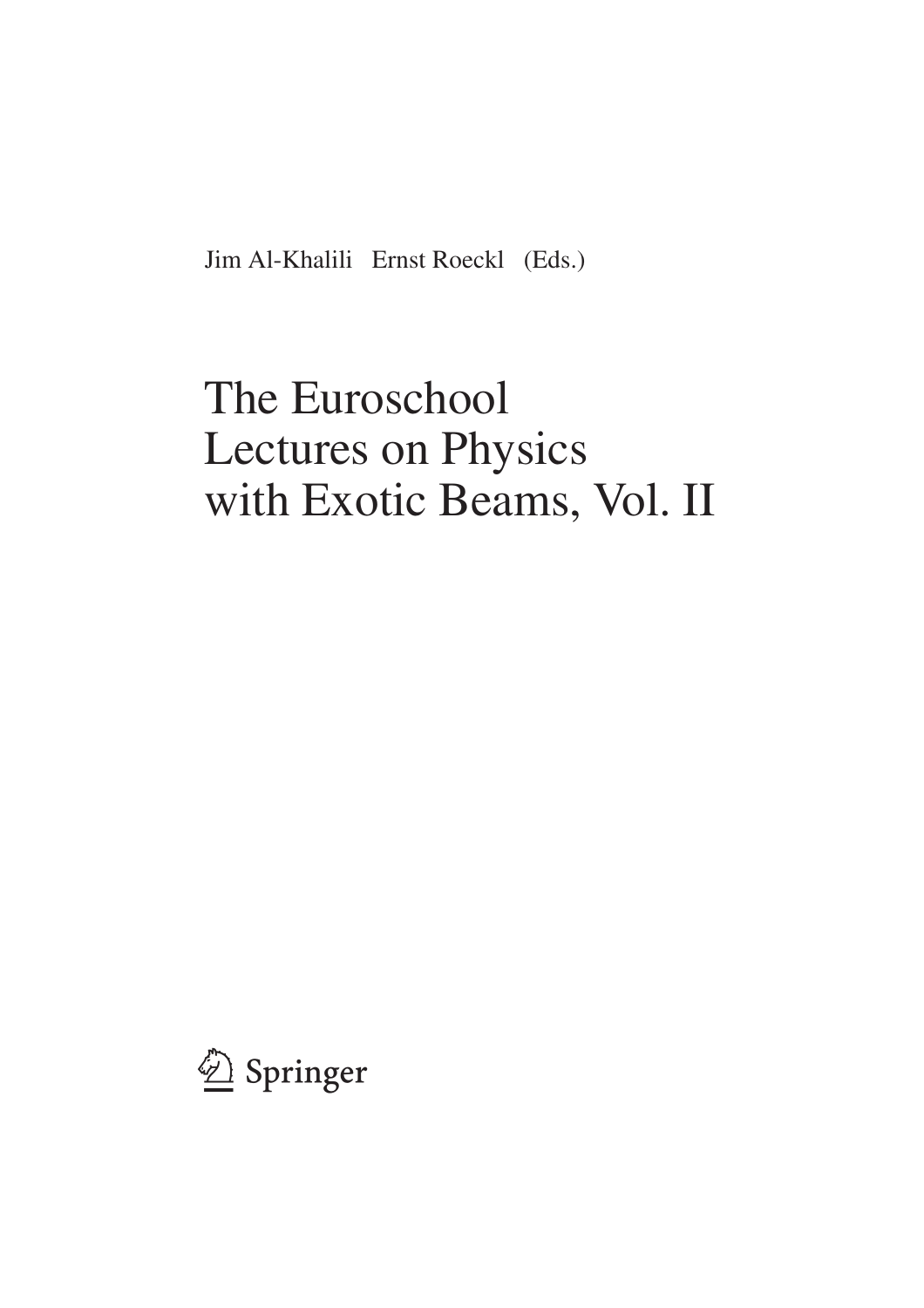Editors

Jim Al-Khalili School of Electronics & Physical Sciences University of Surrey GU2 7XH, U.K. E-mail: j.al-khalili@surrey.ac.uk

Ernst Roeckl **GSI** Atomic Physics Group Planckstraße 1 64291 Darmstadt, Germany E-mail: e.roeckl@gsi.de

J. Al-Khalili and E. Roeckl, *The Euroschool Lectures on Physics with Exotic Beams, Vol. II*, Lect. Notes Phys. 700 (Springer, Berlin Heidelberg 2006), DOI 10.1007/b11743651

Library of Congress Control Number: 2004108216

ISSN 0075-8450 ISBN-10 3-540-33786-5 Springer Berlin Heidelberg New York ISBN-13 978-3-540-33786-7 Springer Berlin Heidelberg New York

This work is subject to copyright. All rights are reserved, whether the whole or part of the material is concerned, specifically the rights of translation, reprinting, reuse of illustrations, recitation, broadcasting, reproduction on microfilm or in any other way, and storage in data banks. Duplication of this publication or parts thereof is permitted only under the provisions of the German Copyright Law of September 9, 1965, in its current version, and permission for use must always be obtained from Springer. Violations are liable for prosecution under the German Copyright Law.

Springer is a part of Springer Science+Business Media springer.com c Springer-Verlag Berlin Heidelberg 2006 Printed in The Netherlands

The use of general descriptive names, registered names, trademarks, etc. in this publication does not imply, even in the absence of a specific statement, that such names are exempt from the relevant protective laws and regulations and therefore free for general use.

Typesetting: by the authors and techbooks using a Springer LATEX macro package Cover design: *design & production* GmbH, Heidelberg

Printed on acid-free paper SPIN: 11743651 54/techbooks 543210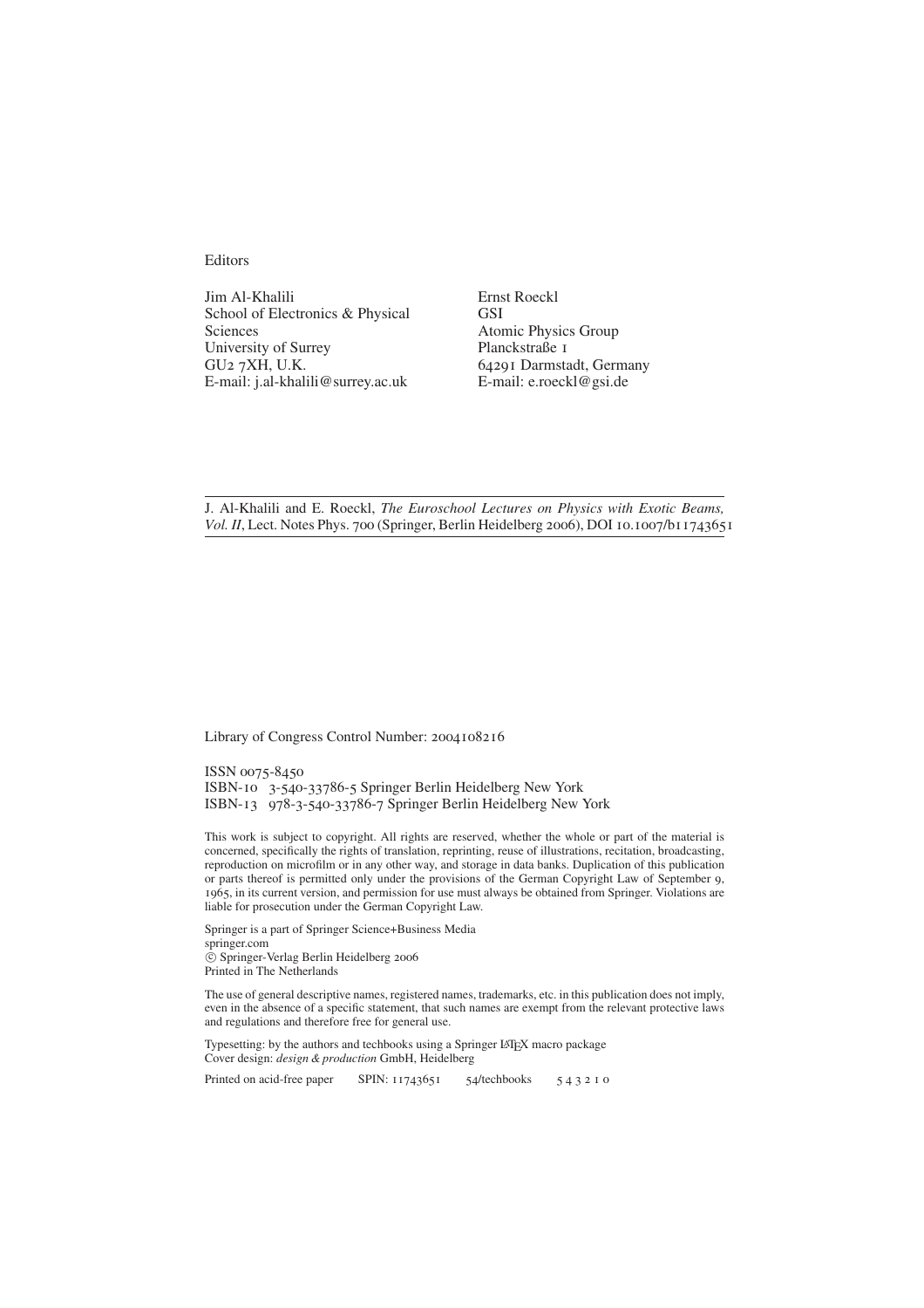## **Preface**

This is the second volume in a series of lecture notes based on the highly successful Euro Summer School on Exotic Beams that has been running yearly since 1993 (apart from 1999) and is planned to continue to do so. It is the aim of the School and these lecture notes to provide an introduction to radioactive ion beam (RIB) physics at the level of graduate students and young postdocs starting out in the field. Each volume will contain lectures covering a range of topics from nuclear theory to experiment to applications.

Our understanding of atomic nuclei has undergone a major re-orientation over the past two decades and seen the emergence of an exciting field of research: the study of exotic nuclei. The availability of energetic beams of short-lived nuclei, referred to as radioactive ion beams (RIBs), has opened the way to the study of the structure and dynamics of thousands of nuclear species never before observed in the laboratory. In its 2004 report "Perspectives for Nuclear Physics Research in Europe in the Coming Decade and Beyond", the Nuclear Physics European Collaboration Committee (NuPECC) states that the field of RIB physics is one of the most important directions for the future science programme in Europe. In 2005 it published its "Roadmap for Construction of Nuclear Physics Research Infrastructures in Europe". In addition, the NuPECC report Nuclear Science in Europe: Impact, Applications, Interactions (June 2002) highlighted just how widely RIB physics impacts other areas, from energy and the environment to medicine and materials science. There is little doubt that RIB physics has transformed not only nuclear physics itself but many other areas of science and technology too, and will continue to do so in the years to come.

While the field of RIB physics is linked mainly to the study of nuclear structure under extreme conditions of isospin, mass, spin and temperature, it also addresses problems in nuclear astrophysics, solid-state physics and the study of fundamental interactions. Furthermore important applications and spin-offs also originate from this basic research. The development of new production, acceleration and ion storing techniques and the construction of new detectors adapted to work in the special environment of energetic radioactive beams is also an important part of the science. And, due to the fact that one is no longer limited to the proton/neutron ratio of stable-isotope beams, virtually the whole chart of the nuclei opens up for research, so theoretical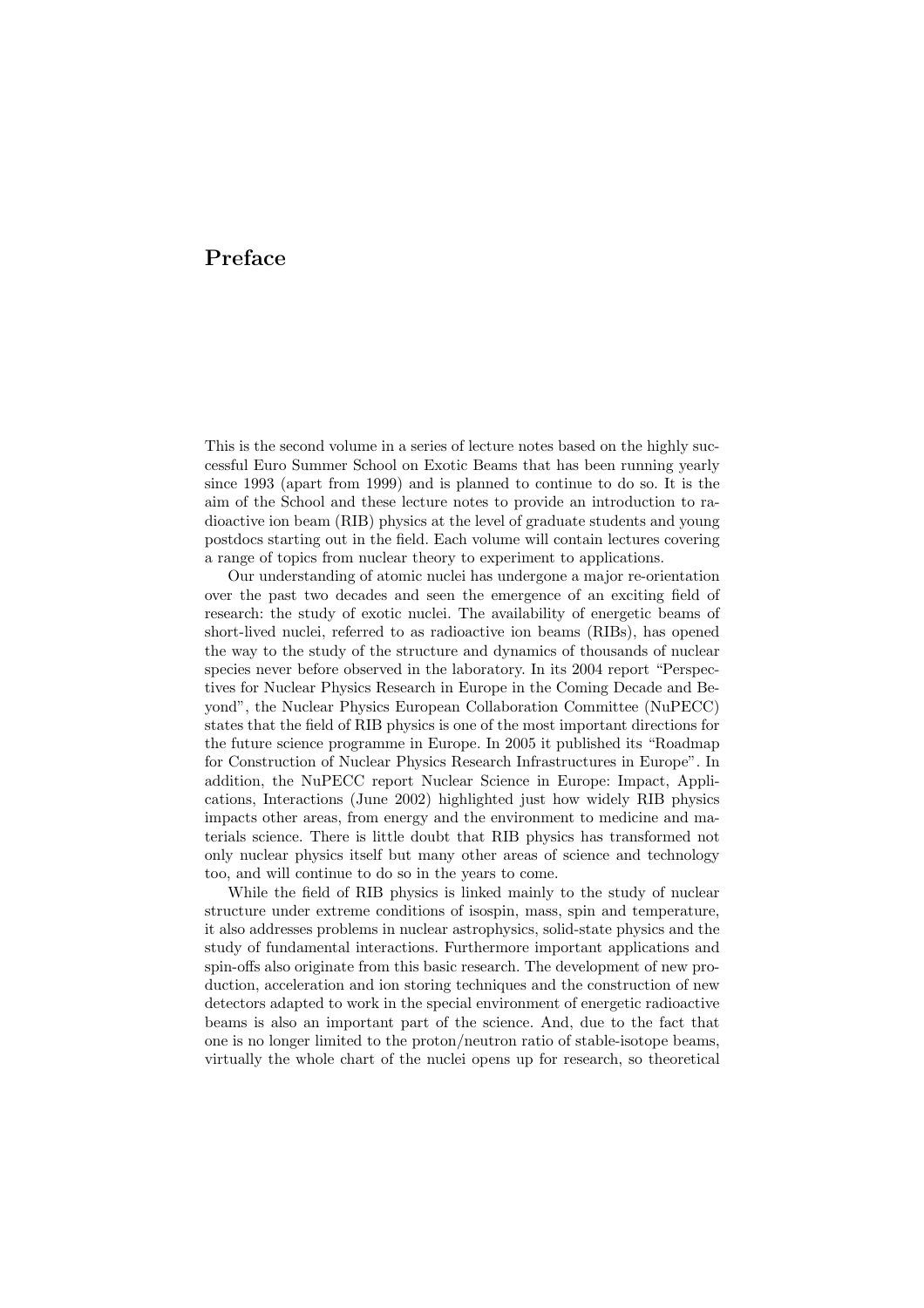#### VI Preface

models can be tested and verified all the way up to the limits of nuclear existence: the proton and neutron drip lines.

The beams of rare and exotic nuclei being produced are via two complementary techniques: in-flight separation and post-acceleration of low-energy radioactive beams. Both methods have been developed in a number of European large scale facilities such as ISOLDE (CERN, Switzerland), GANIL (Caen, France), GSI (Darmstadt, Germany), the Accelerator Laboratory of the University of Jyväskylä (Finland), INFN Laboratori Nazionali di Legnaro (Italy) and the Cyclotron Research Centre (Louvain-la-Neuve, Belgium). Indeed, so important is the continued running and success of the School that a number of these European facilities have committed to providing financial support over the coming years.

Volume I of this series has proved to be highly successful and popular with many researchers reaching for it for information or providing it for their PhD students as an introduction to a particular topic. We stress that the contributions in these volumes are not review articles and so are not meant to contain all the latest results or to provide an exhaustive coverage of the field but written in the pedagogical style of graduate lectures and thus have a reasonably long 'shelf life'. As with the first volume, the contributions here are by leading scientists in the field who have lectured at the School. They were chosen by the editors to provide a range of topics within the field and will have updated their material delivered at the School (sometimes several years ago) to incorporate recent advances and results.

Finally, we wish to thank the lecturers who have contributed to this volume for their hard work and diligence, and indeed for their patience. It is difficult to find the time to lay out a subject in such a careful, thorough and readable style. We also wish to thank Dr Chris Caron and his colleagues at Springer-Verlag for the help, fruitful collaboration and continued support on this project.

Jim Al-Khalili March 2006 Ernst Roeckl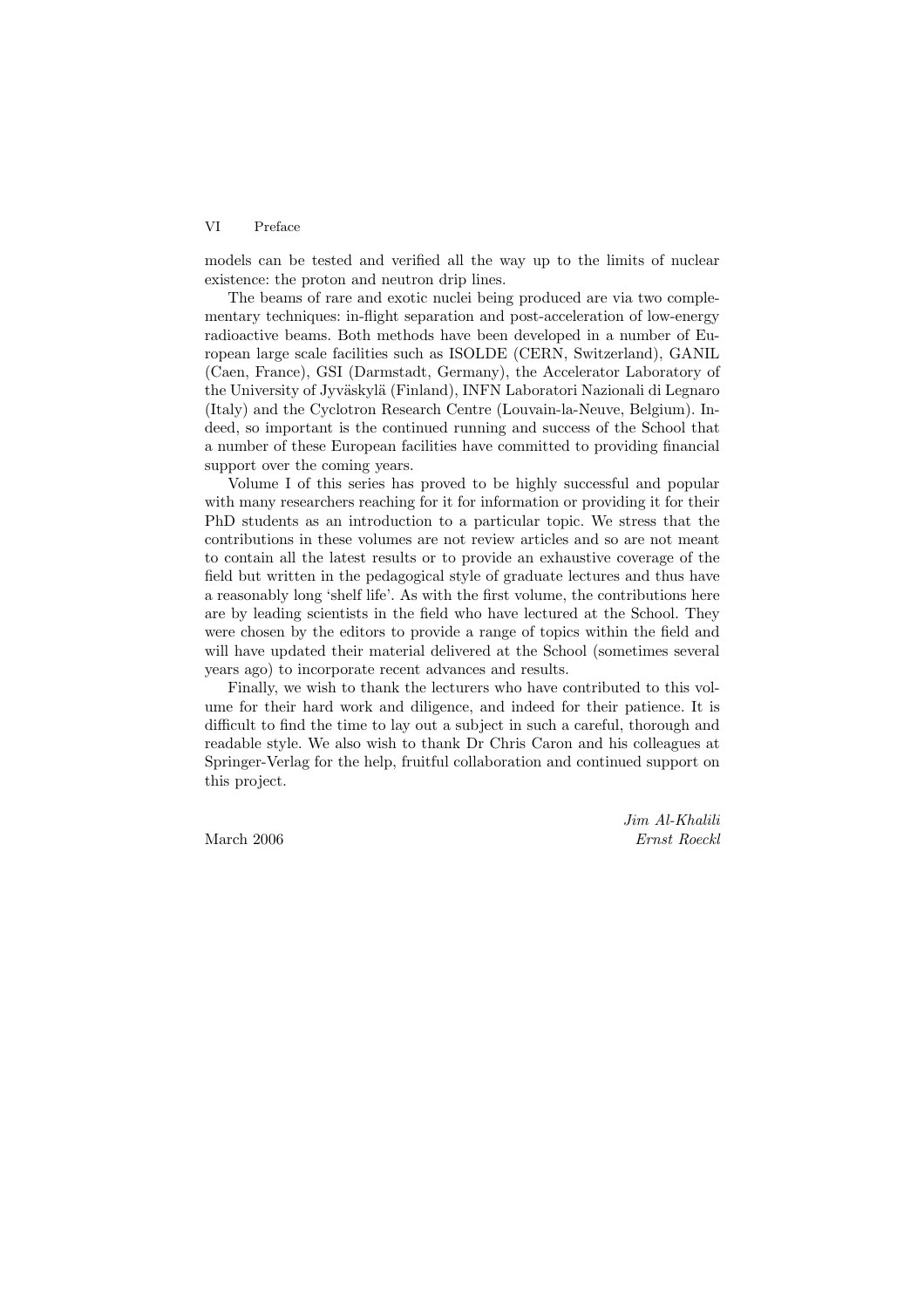## **Contents**

|                | Nuclear Halos and Experiments to Probe Them        |                |
|----------------|----------------------------------------------------|----------------|
|                |                                                    | $\mathbf{1}$   |
| 1              |                                                    | $\mathbf{1}$   |
| $\overline{2}$ |                                                    | $\overline{2}$ |
| 3              |                                                    | 9              |
| 4              |                                                    | 15             |
| 5              |                                                    | 18             |
| 6              |                                                    | 26             |
| 7              |                                                    | 32             |
|                |                                                    | 33             |
|                | Isotope Separation On Line and Post Acceleration   |                |
|                |                                                    | 37             |
| 1              |                                                    | 37             |
| $\overline{2}$ | Isotope Separation On Line: Schematic Presentation | 39             |
| 3              |                                                    | 52             |
| 4              |                                                    | 55             |
| 5              |                                                    | 67             |
| 6              |                                                    | 70             |
| 7              |                                                    | 74             |
|                |                                                    | 75             |
|                | Gamma-Ray Arrays: Past, Present and Future         |                |
|                |                                                    | 79             |
| 1              |                                                    | 79             |
| $\overline{2}$ |                                                    | 85             |
| 3              |                                                    | 89             |
| 4              |                                                    |                |
| 5              |                                                    |                |
| 6              |                                                    |                |
|                |                                                    |                |
|                | <b>Nuclear Moments</b>                             |                |
|                |                                                    |                |
| $\mathbf{1}$   |                                                    |                |
|                |                                                    |                |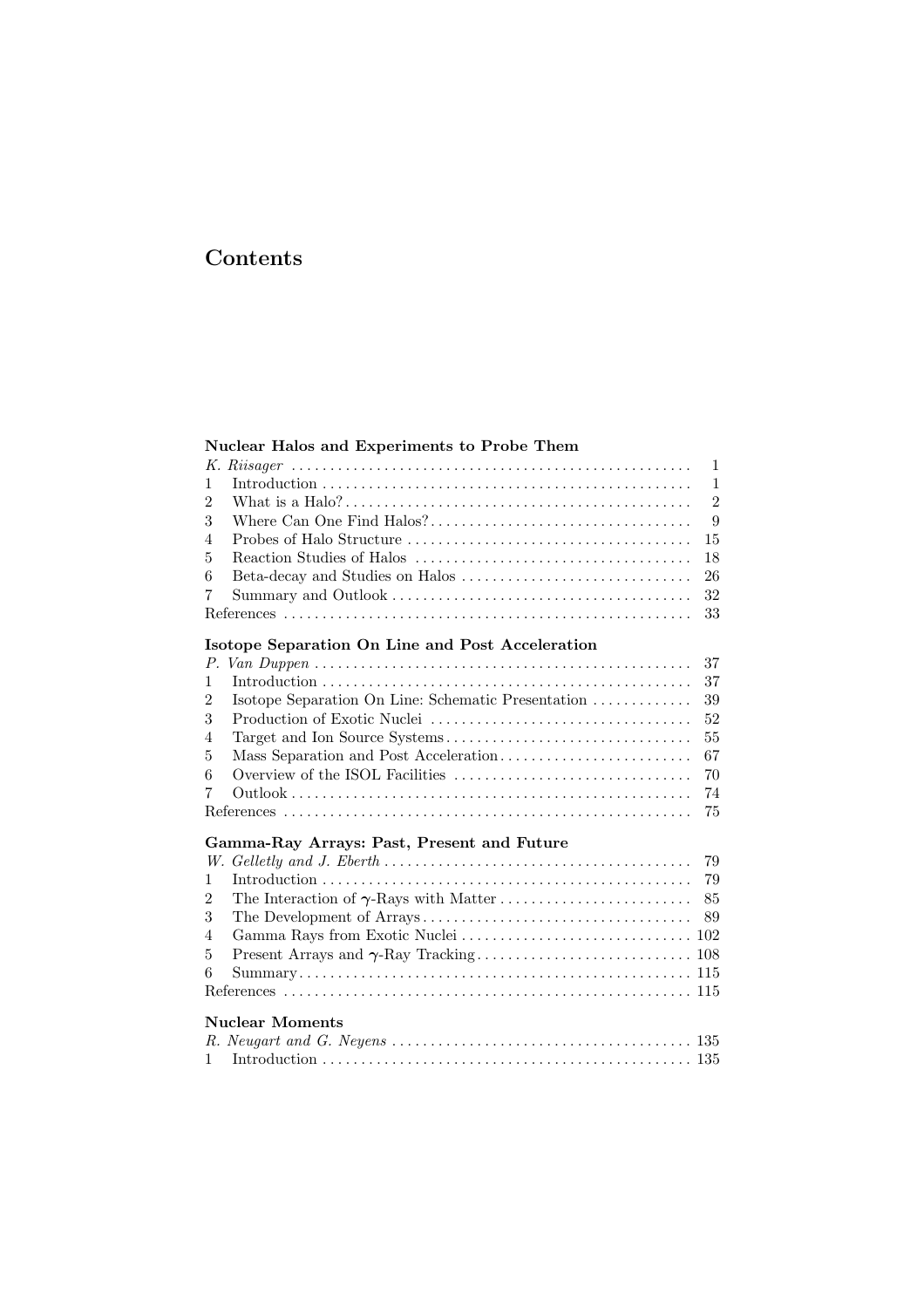## VIII Contents

| Monopole, Dipole and Quadrupole Moments  136                        |  |  |
|---------------------------------------------------------------------|--|--|
| Measuring Static Nuclear Moments: Basic Principles  142             |  |  |
| Methods Based on the Measurement                                    |  |  |
|                                                                     |  |  |
| Methods Based on the Interaction of Nuclei with External Fields 167 |  |  |
|                                                                     |  |  |
|                                                                     |  |  |
|                                                                     |  |  |
| <b>Spallation Reactions in Applied</b>                              |  |  |
| and Fundamental Research                                            |  |  |
|                                                                     |  |  |
|                                                                     |  |  |
|                                                                     |  |  |
|                                                                     |  |  |
|                                                                     |  |  |
| Recent Investigations of Structure and Dynamics of Atomic Nuclei    |  |  |
|                                                                     |  |  |
|                                                                     |  |  |
|                                                                     |  |  |
|                                                                     |  |  |
|                                                                     |  |  |
|                                                                     |  |  |
|                                                                     |  |  |